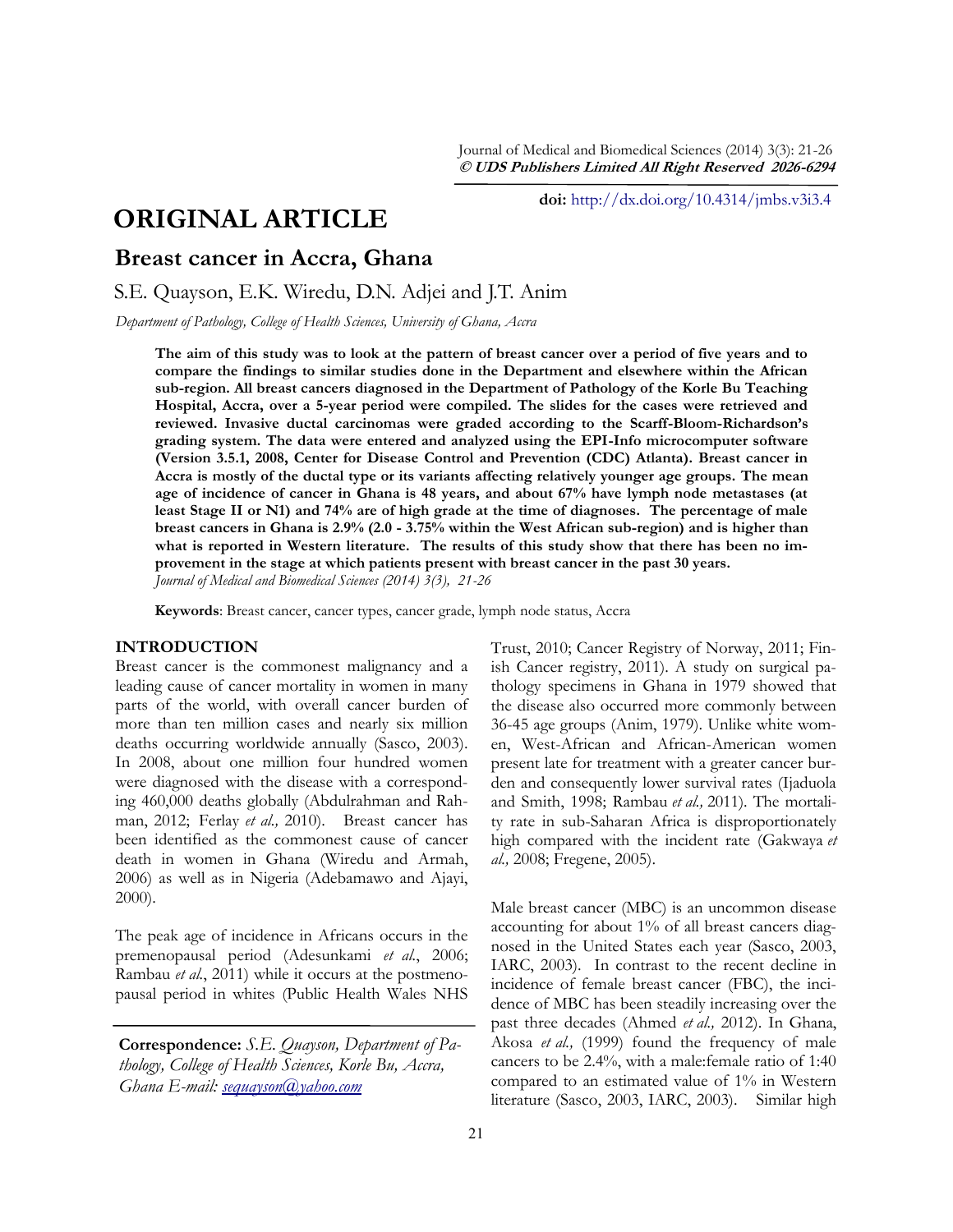#### **Breast cancer in Ghana** *Quayson et al.,*

figures were seen elsewhere within the West African sub-region - 2% in Ile-Ife (Adeniji *et al.,* 1997), 2.4% in Lagos (Ajayi *et al.,* 1982), and 3.75%, in Ibadan (Ihekwaba, 1994).

There has been changing trends in the pattern of breast cancers in the developed world. Breast cancer is mainly a disease of elderly women but it apparently seems to occur in relatively younger females in women of African descent. The study was undertaken to see if the pattern of breast diseases has changed over the past thirty years since the last study in the Department of Pathology of the Korle Bu teaching Hospital, Accra, over thirty years ago (Anim, 1979) and to describe the types and nature of breast cancer over a 5-year period. The study also observed the percentage of male breast cancers diagnosed in the department.

### **MATERIALS AND METHODS**

This retrospective study was conducted in the Department of Pathology of the Korle Bu Teaching Hospital, Accra, Ghana. All cases of breast cancer diagnosed from January 2000 to December 2004 were retrieved from the Departmental files. The data collected included biopsy number, age of patient, sex, histological diagnoses and lymph node status. The lymph node status was assessed as positive (NI), negative (No) or not known (Nx).

All histological slides for the cases were also retrieved and reviewed to confirm the diagnoses. Invasive ductal carcinomas were graded according to the Scarff-Bloom-Richardson"s grading system where tubule formation, nuclear pleomorphism and mitotic rate within the tumour were evaluated (Tavasolli, 1992). In cases where the slides were of poor quality or could not be traced, the paraffin blocks were retrieved, the tissue re-embedded where necessary and new slides were prepared. The results were entered into a database and analyzed using the EPI-Info microcomputer software (Version 3.5.1, 2008, Center for Disease Control and Prevention (CDC) Atlanta). The p-values were calculated where applicable and p-values less than 0.05 was considered statistically significant. These results were presented in tabular form and as charts.

## **RESULTS**

A total of 34,764 surgical specimens were received during the study period. Of these, 3,929(11.3%) were breast lesions. Out of the 3,929 breast lesions, 821(20.9%) were cancers. The age range of the patients is 14-91 years with a median of 48 years. Most, (783, 94%) of the cancers cases occurred after the age of 29 years (Figure 1). Breast cancer in both sexes is rare (0.5%) below 20 years. There were only two cases of non-Hodgkin's lymphoma and one case of malignant phyllodes tumour that were seen. Breast cancers of all histological types in both sexes are most common in the age group 40- 49 years, followed by the 50-59 years age group and then in those above 60 years (Figure 1). Most cancers (97.1%) were found in women with only 24 (2.9%) in males, giving a female:male ratio of 33.2:1.



**Figure 1: Age characteristics of breast cancers in Accra**

Ductal type represents the most common (90.1%) breast cancer cases followed by lobular carcinomas (3.9%) (Table 1). The ductal to lobular ratio is 23.1:1. Of the specific sub-types of ductal carcinoma, the most common is the mucinous subtype  $(2.6\%)$ , followed by papillary  $(1.0\%)$ , medullary  $(0.9\%)$  and tubular  $(0.3\%)$  (Table 1). The histological types grouped as others included spindle cell carcinoma, signet ring cell carcinoma, residual and necrotic malignant cells. Paget's disease is 1.7% and squamous cell carcinoma is 1.5%. Malignant phyl-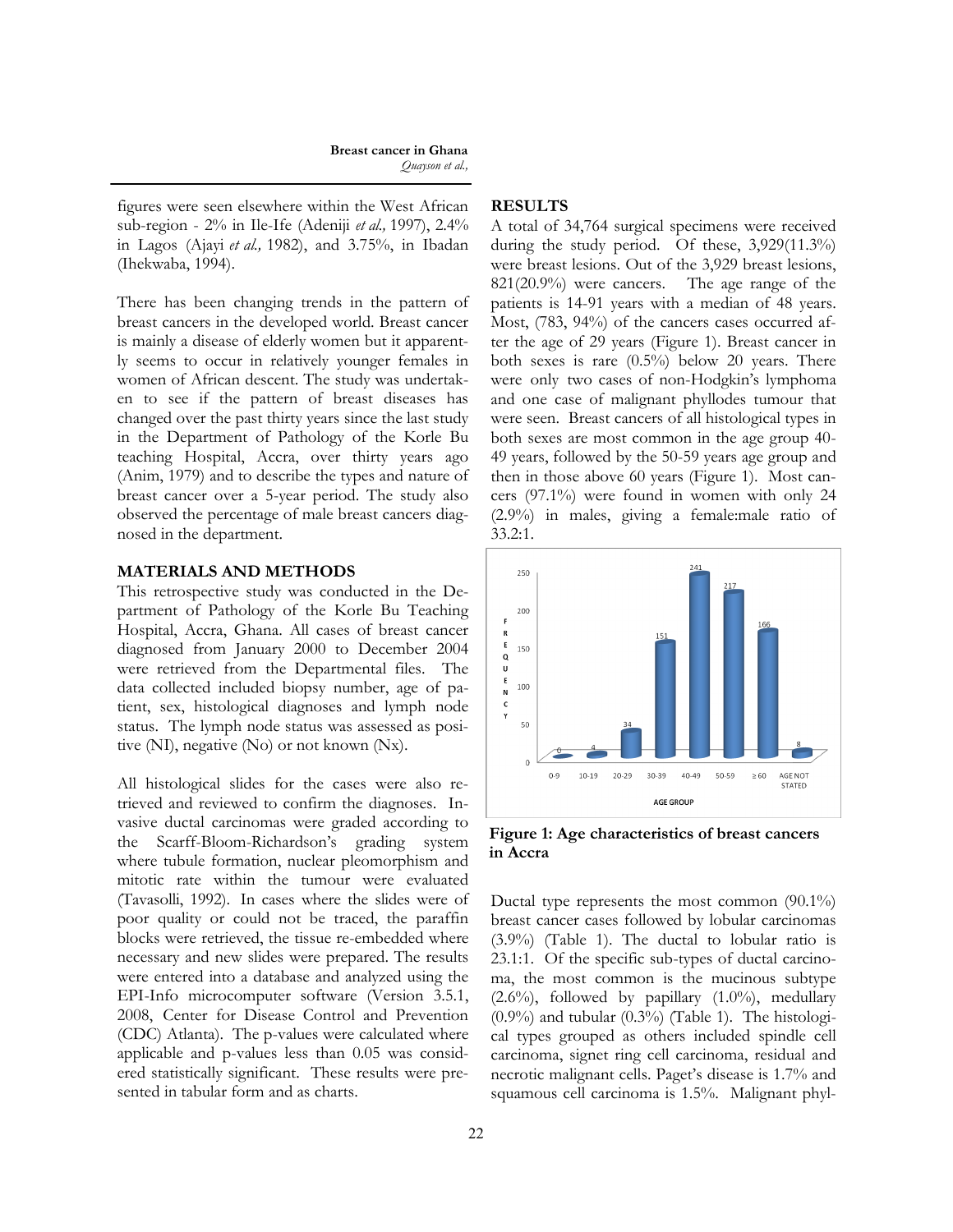lodes tumours and Non-Hodgkin's Lymphomas (NHL) are about 1.0% each (Table 1). The subtypes of ductal carcinoma and Paget's disease are all rare under 30 years. Sarcomas are classified together with malignant phyllodes in this study.

The gender and age distribution of the types of breast malignancies seen are shown in Tables 1 and 2 respectively. The subtypes of ductal cancers are 6.7% of all the cancers and are more common than lobular carcinoma. Malignant breast tumours of all kinds are most common in the age group 40-49 years (Table 2). Almost all (94.4%) cancers occur after age 29 years. Most (65.6%) of the cases of lobular carcinoma and Paget's disease (69%) occur in the 40-49 year age group. Ductal carcinoma has a peak age group also at 40-49 years with 30.1% of the lesions, and 25.9% in 50-59 year group and 20.5% at 60 years and above. Malignant phyllodes are more common after age 50 years, where most (57.1%) of them occur (Table 2).

**Table 1: Histological Characteristics of male and female breast cancers**

**Breast cancer in Ghana**

*Quayson et al.,*

| <b>Type of Cancer</b> | Female     | Male       |
|-----------------------|------------|------------|
|                       | $(N/\%)$   | $(N/\%)$   |
| Ductal(NOS)           | 673(84.4)  | 19 (79.0)  |
| Lobular               | 32(4.0)    | 0(0.0)     |
| Mucinous              | 21(2.6)    | 1(4.2)     |
| Papillary             | 8(1.0)     | 1(4.2)     |
| Medullary             | 7(0.9)     | 0(0.0)     |
| <b>DCIS</b>           | 2(0.30)    | 0(0.0)     |
| Tubular               | 2(0.3)     | 0(0.0)     |
| Pagets disease        | 13(1.6)    | 0(0.0)     |
| Squamous Cell         |            |            |
| carcinoma             | 10(1.3)    | 1(4.2)     |
| Malignant Phyllodes   | 7(0.9)     | 0(0.0)     |
| NHL                   | 6(0.8)     | 1(4.2)     |
| Hodgkins Disease      | 1(0.1)     | 0(0.0)     |
| Others                | 14(1.80)   | 1(4.20)    |
| Total                 | 797(100.0) | 24 (100.0) |

**Table 2: Age (years) distribution of malignant breast neoplasms**

| <b>Malignant</b> lesion | $0-9$            | $10-19$        | ັ<br>$20 - 29$   | $30 - 39$        | 40-49                    | 50-59            | >60            | Not stat-        |
|-------------------------|------------------|----------------|------------------|------------------|--------------------------|------------------|----------------|------------------|
|                         |                  |                |                  |                  |                          |                  |                | ed               |
| Lobular                 | $\boldsymbol{0}$ | $\theta$       | $\mathbf{1}$     | $\overline{4}$   | 11                       | $10\,$           | 6              | $\theta$         |
| Ductal(nos)             | $\boldsymbol{0}$ | $\theta$       | 27               | 132              | 201                      | 180              | 146            | 6                |
| Mucinous                | $\overline{0}$   | $\theta$       | $\boldsymbol{0}$ | $\mathfrak{Z}$   | 12                       | 5                | $\mathbf{1}$   | $\overline{0}$   |
| Papillary               | $\overline{0}$   | $\overline{0}$ | $\theta$         | 1                | $\mathbf{1}$             | $\mathfrak{Z}$   | $\mathfrak{Z}$ | 1                |
| Medullary               | $\theta$         | $\Omega$       | $\theta$         | $\overline{0}$   | 5                        | $\overline{2}$   | $\overline{0}$ | $\theta$         |
| Comedo                  | $\boldsymbol{0}$ | $\theta$       | $\overline{0}$   | $\theta$         | $\overline{c}$           | $\theta$         | $\theta$       | $\theta$         |
| Tubular                 | $\overline{0}$   | $\overline{0}$ | $\mathbf{1}$     | $\boldsymbol{0}$ | $\theta$                 | $\boldsymbol{0}$ | $\mathbf{1}$   | $\theta$         |
| Paget's                 | $\theta$         | $\Omega$       | $\theta$         | $\overline{4}$   | $\overline{0}$           | 5                | $\overline{4}$ | $\theta$         |
| Sq.cell ca              | $\boldsymbol{0}$ | $\theta$       | $\overline{2}$   | $\overline{0}$   | 4                        | 5                | $\mathbf{1}$   | $\theta$         |
| Malignant phyllodes     | $\boldsymbol{0}$ | 1              | $\mathbf{1}$     | $\mathbf{1}$     | $\theta$                 | $\overline{2}$   | $\overline{c}$ | $\boldsymbol{0}$ |
| Nhl                     | $\overline{0}$   | $\overline{c}$ | $\mathbf{1}$     | 4                | $\theta$                 | $\theta$         | $\theta$       | $\overline{0}$   |
| Hodgkins                | $\theta$         | $\theta$       | $\theta$         | $\overline{0}$   | $\mathbf{1}$             | $\overline{0}$   | $\overline{0}$ | $\theta$         |
| Others                  | $\theta$         |                | 1                | $\overline{2}$   | $\overline{\mathcal{L}}$ | 5                | $\sqrt{2}$     | 1                |
| Total                   | $\boldsymbol{0}$ | 4              | 34               | 151              | 241                      | 217              | 166            | 8                |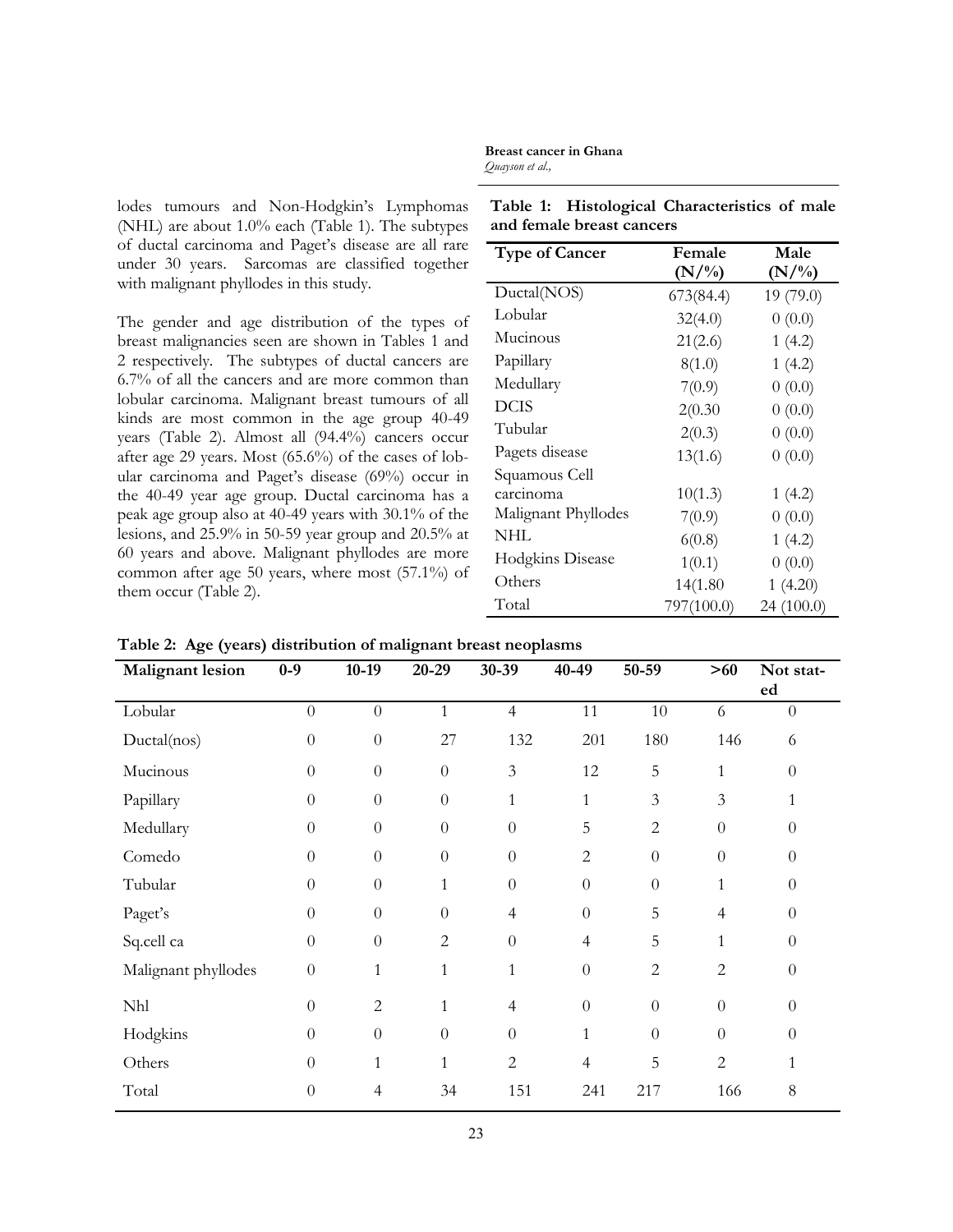#### **Breast cancer in Ghana** *Quayson et al.,*

The axillary lymph node status was available for 358  $(43.6\%)$  of the cases. Of these, most  $(67.0\%)$  had cancer metastases and 33.0% had no metastases at the time of diagnoses. Most **(**4 out of 5, 80%), of the males with known lymph node status had axillary node involvement. There are significant differences between the axillary lymph node statuses between the sexes (Table 3).

**Table 3: Axillary Lymph Node Involvement in male and female breast cancers**

| LN status         | Male  | Female |
|-------------------|-------|--------|
| Positive (NI)     |       | 236    |
| Negative (NO)     | 1     | 117    |
| $*P$ value        | 0.021 | 0.000  |
| Not stated $(Nx)$ | 19    | 434    |
| Total             | 24    | 787    |

**\*P values are generated from comparing the positive to the negative lymph node in male and female**

Seven hundred and thirty four cases of invasive ductal carcinomas had the following grading; grade I - 26.0%, grade II - 36.5%, and grade III - 37.5%. Most (74.0%) of all ductal carcinomas were high grade (II and III). There are significant statistical differences between the frequency and grades of the breast cancers (Table 4).

**Table 4: Histological grade of breast cancers**

| Grade             | Frequency<br>$n\binom{0}{0}$ | Prevalence ratio |
|-------------------|------------------------------|------------------|
| Low $(I)$         | 193(26)                      | 1.00             |
| High $(II & III)$ | 541(74)                      | 2.83             |

Male breast cancers (MBC) represent 2.9% of all the breast cancers. Most (87.5%) of the cancers in males were ductal carcinomas. No lobular carcinoma was seen in males. Four (80%) of the five cases for which the lymph nodes status were known had metastases in them at the time of diagnoses. The age distribution was similar to that in all the cancers with the peak age of 40-48 years.

### **DISCUSSION**

In the present study, breast cancer constituted 20.9% of all breast lesions. In an earlier study in the Department, the proportion was 24.0% (Anim, 1979). Most of the cancers occur in the 40-49 year age-groups similar to that observed in 1979 in the Department (Anim, 1979). The median age of breast cancer in this study is 48 years. The mean age of a study in Kumasi, Ghana, on breast cancer is also 48 years, (Stark *et al.,* 2010) and from Tanzania is 47.8 years (Rambau *et al.,* 2011). The mean age in a study from Nigeria is 42.6 years (Adebamawo, 2000). The median age of incidence in Black women is 46 years compared to 67 years in white British women (Bowen *et al.,* 2008).The reasons for the racial difference are not entirely clear from this study and may warrant further study. Ductal carcinoma and its specific types are the most common cancer, similar to that of earlier studies in the same institution and other studies in the sub-region *(*Anim, 1979; Anyanwu, 2000).

The higher percentage of lymph node involvement in the present study is similar to those seen in other studies from the African sub-region (Anyanwu*,*  2000; Rambau *et al.*, 2011). In Africa, most breast cancers present at advanced stages (Anyanwu*,* 2000; Rambau *et al.*, 2011). In Eastern Nigeria, it is reported that only 7% of women report a breast lump within one year of its discovery, while 15% report it one year or more after the detection (Anyanwu*, 2000*). Most (2/3) of the cancers for which the nodal status was known were at advanced stages (at least stage II or N1), at the time of diagnosis in a study (Autier *et al.,* 2011). Lymph node status is the single most important prognostic factor in the management of breast cancer. Rambau *et al.*, (2011) reported from Tanzania that 70.4% of their cases had lymph node involvement at the time of diagnosis, while 64% were in stage IIB, findings similar to that observed in this study.

The finding that most (70.4%) of the cancers are of high grade (grades II and III) confirm earlier findings in Africans (Gakwaya *et al.,* 2008) at the time of diagnosis. A study showed that most (90.4%) cancers in Uganda were high grade (Gakwaya *et al.,*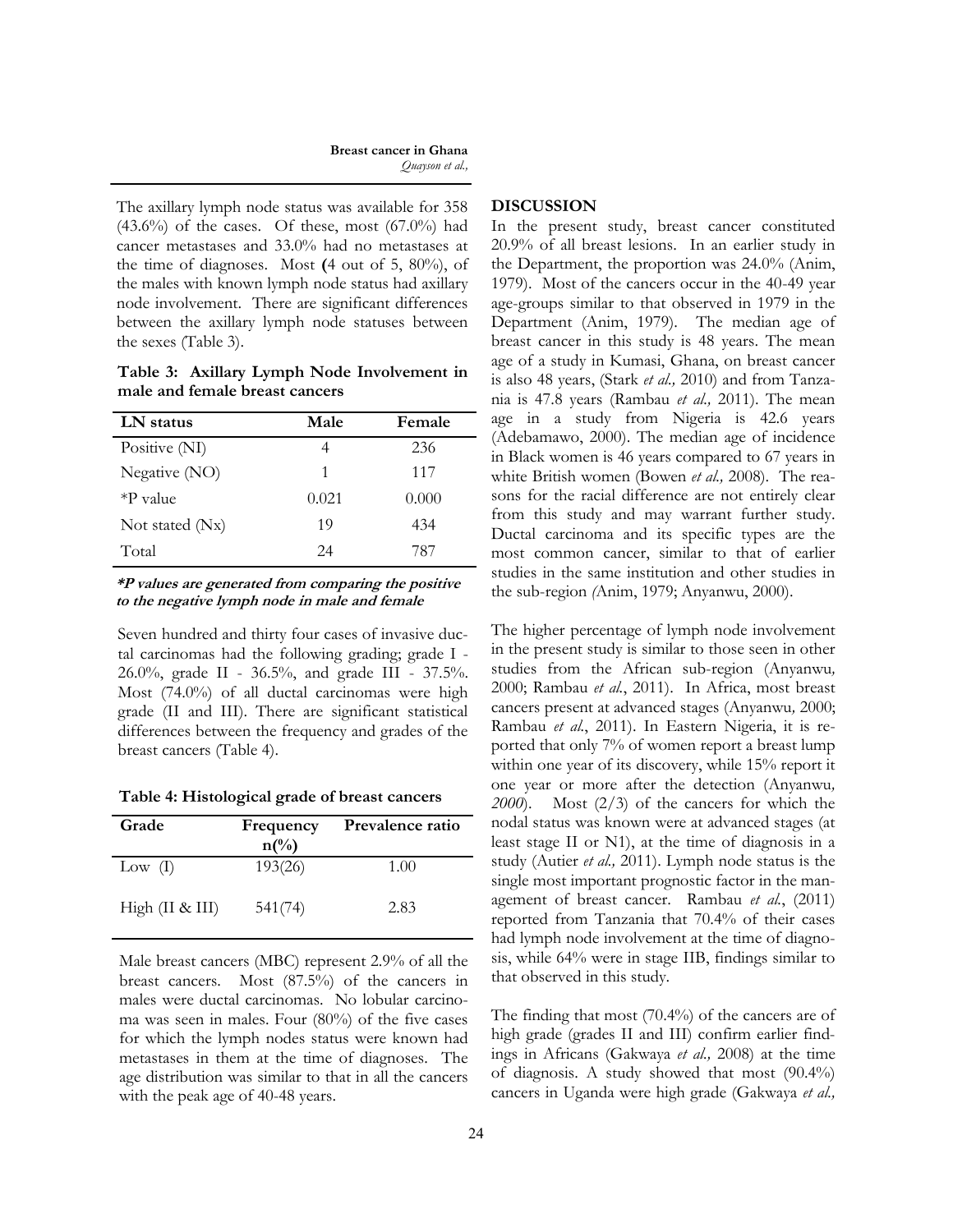2008). In an international study, 76% of breast cancers in Ghanaians were (grade III) poorly differentiated (Stark *et al.,* 2010). Our study shows that only 37% of breast cancers are poorly differentiated, unlike the 58% (Rambau *et al.,* 2011) and 45.1% (Ikpatt *et al.,* 2002) reported in Uganda and Nigeria respectively. However, overall, breast cancers are of high grades in Africans than in Caucasians where the proportions of high grade cancers are low, 29.3% (Stark *et al.,* 2010*)* and 15.8% (Ikpatt *et al.,* 2002). The finding that most of the cancers are of higher grades and are at advanced stages at the time of presentation means poorer overall prognosis for the patients.

The percentage of male breast cancer in this study (2.9%) is similar to the 2.4% reported by *Akosa et al., (*1999) in the same department in an earlier study. Most of the male cancers in this study are ductal carcinoma and its variants, and the findings are similar to the earlier study. However no lobular carcinoma is seen in the present study as opposed to the earlier one. Male breast cancers vary between 2.0 and 3.75% as against 1.0% reported in Western literature (IARC, 2003). There is therefore a higher percentage of male breast cancer in the West African sub-region from these studies.

### **CONCLUSION**

The results of this study show that there has been no improvement in the stage at which patients present with breast cancer over the past 30 years. Breast cancers are still presented at advanced stages. Most of the cancers are of ductal and its sub-types. Majority of cancers occur in a relatively younger age group (40-48 years) with a median age of incidence at 48 years. About 67% have lymph node metastases (at least Stage II or NI) and 74% are of high grade at the time of diagnoses. The percentage of male breast cancers in Ghana is 2.9% (2.0-3.75% within the West African sub-region) is higher than what is reported in Western literature.

#### **COMPETING INTERESTS**

The authors declare that they have no competing interests.

## **Breast cancer in Ghana**

*Quayson et al.,*

### **REFERENCE**

- Abdulrahman GO and Rahman GA (2012). Epidemiology of breast cancer in Europe and Africa. Journal of Cancer Epidemiology; doi: 10.1155/2012/915610.
- Adebamawo CA and Ajayi OO (2000). Breast cancer in Nigeria. West Afr J Med. 19: 179- 191
- Adeniji KA, Adekysika KA, Odensanmi WO, Fadiran OA (1997). Histopathological analysis of carcinoma of the male breast in Ile-Ife, Nigeria. East Afr Med J" 74: 455-457.
- Adesunkanmi ARK, Lawal OO ,Adelusola KA,and Durosimi MA (2006), "The severity, outcome and challenges of breast cancer in Nigeria,"Breast.15 ( 3) . 399–409.
- Ahmed A, Ukwenya Y, Abdullahi A, Muhammad I (2012). Management and outcomes of male breast cancer in Zaria, Nigeria. Int J Breast Cancer. 2012; 845143. Epub 2012 Sep 6.
- Ajayi DOS, Osegbe DN, Ademuluyi SA (1982). Carcinoma of the male breast in West Africans and a review of the literature. Cancer. 50: 1664-1667.
- Akosa AB, Ampadu FO, Tettey Y (1999). Male breast cancers in Ghana. Ghana Med J. 33: 3-8.
- Anim JT (1997). Breast diseases review of surgical material in Korle-Bu Teaching Hospital, 1977-1978. Ghana Med J. 18: 30-33.
- Anyanwu SN (2000): Breast cancer in eastern Nigeria: a ten year review. West Afr J Med. 19: 120-125**.**
- Autier P, Boniol M, Middleton R, Doré J.-F, Héry C, Zheng T *et a*l (2011). Advanced breast cancer incidence following populationbased mammographic screening. Ann Oncol. doi: 10.1093/annonc/mdq633
- Bowen RL, Duffy SW, Ryan DA, Hart IR, and Jones JL (2008). "Early onset of breast cancer in a group of British black women. British Journal of Cancer. 98, (2), 277–281.
- Cancer Registry of Norway, Cancer Registry of Norway, Cancer in Norway (2011): Cancer in Norway 2009 – Cancer incidence, mor-